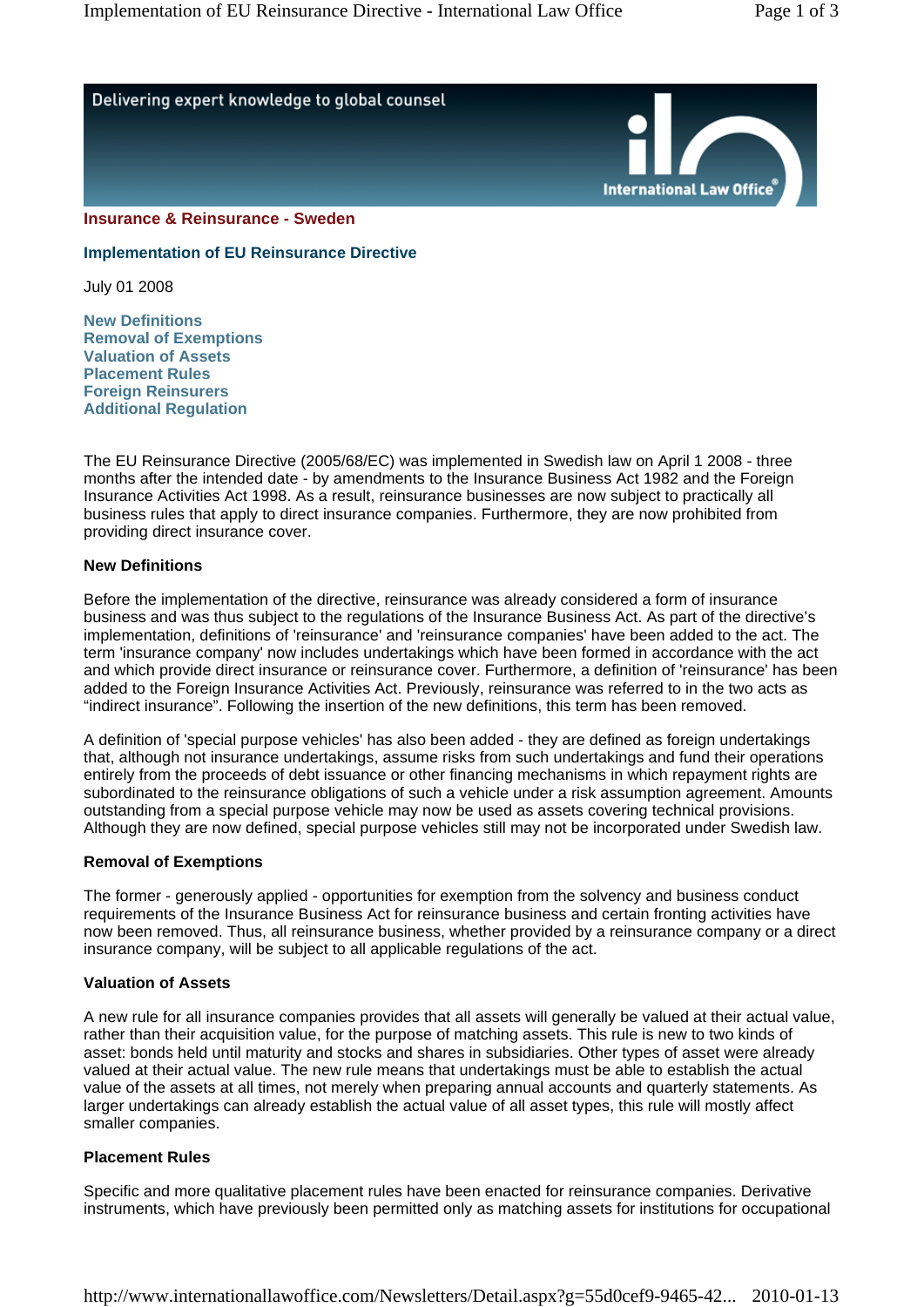retirement provision, are now permitted as matching assets, provided that they reduce the financial risk of the company or increase the efficiency of the company's matching assets (ie, the assets that match the insurance technical debts). For companies which provide both non-life insurance cover and reinsurance to a significant extent, the minimum asset base (ie, the guarantee sum) has been raised from  $\epsilon$ 2 million to  $\epsilon$ 3 million. Furthermore, reinsurance companies and reinsurance claims now fall within the scope of the priority rights defined by the Right of Priority Act 1970.

The former restriction on investments in securities, bonds and other instruments issued, guaranteed or insured by any one person and pertaining to shares of investment funds managed by one fund company has been removed. Instead, a maximum of 25% of matching assets may now be placed in the asset-backed securities of any one issuer.

## **Foreign Reinsurers**

As a general rule, identical requirements are imposed on foreign and Swedish insurers and reinsurers for the purpose of conducting reinsurance business in Sweden. A distinction is made between insurers and reinsurers from other European Economic Area (EEA) member states, which are subject to home state supervision and the EU freedom of establishment and freedom of services regulations, and those from third countries, which fall under the scope of Swedish rules to a greater degree and therefore need official authorization to conduct business.

## **Additional Regulations**

The Swedish Financial Supervisory Authority is charged with issuing regulations and guidelines to complement the statutory changes mentioned above. The authority generally avoids detailed regulations and applies a principle of minimum implementation to EU legislation, refraining from going beyond directive requirements unless particular grounds exist. It has so far issued implementing regulations regarding:

- $\bullet$  business plans for the establishment of a branch or agency in another EEA country (FFFS 2008:10);(1)
- matching assets in Swedish insurance companies and institutes of retirement provisions (FFFS 2008:7);
- business plans for Swedish insurance companies (FFFS 2008:8); and
- business plans for insurance providers from a third country (FFFS 2008:9).

*For further information on this topic please contact Per Johan Eckerberg or Katarina Rykowska at Advokatfirman Vinge by telephone (+46 8 614 3000) or by fax (+46 8 614 3190) or by email (perjohan.eckerberg@vinge.se or katarina.rykowska@vinge.se).*

# **Endnotes**

(1) Amending Regulation FFFS 2005:27.

The materials contained on this website are for general information purposes only and are subject to the disclaimer.

ILO is a premium online legal update service for major companies and law firms worldwide. In-house corporate counsel and other users of legal services, as well as law firm partners, qualify for a free subscription. Register at www.iloinfo.com.

# **Authors**

# **Per Johan Eckerberg**



**Katarina Rykowska**